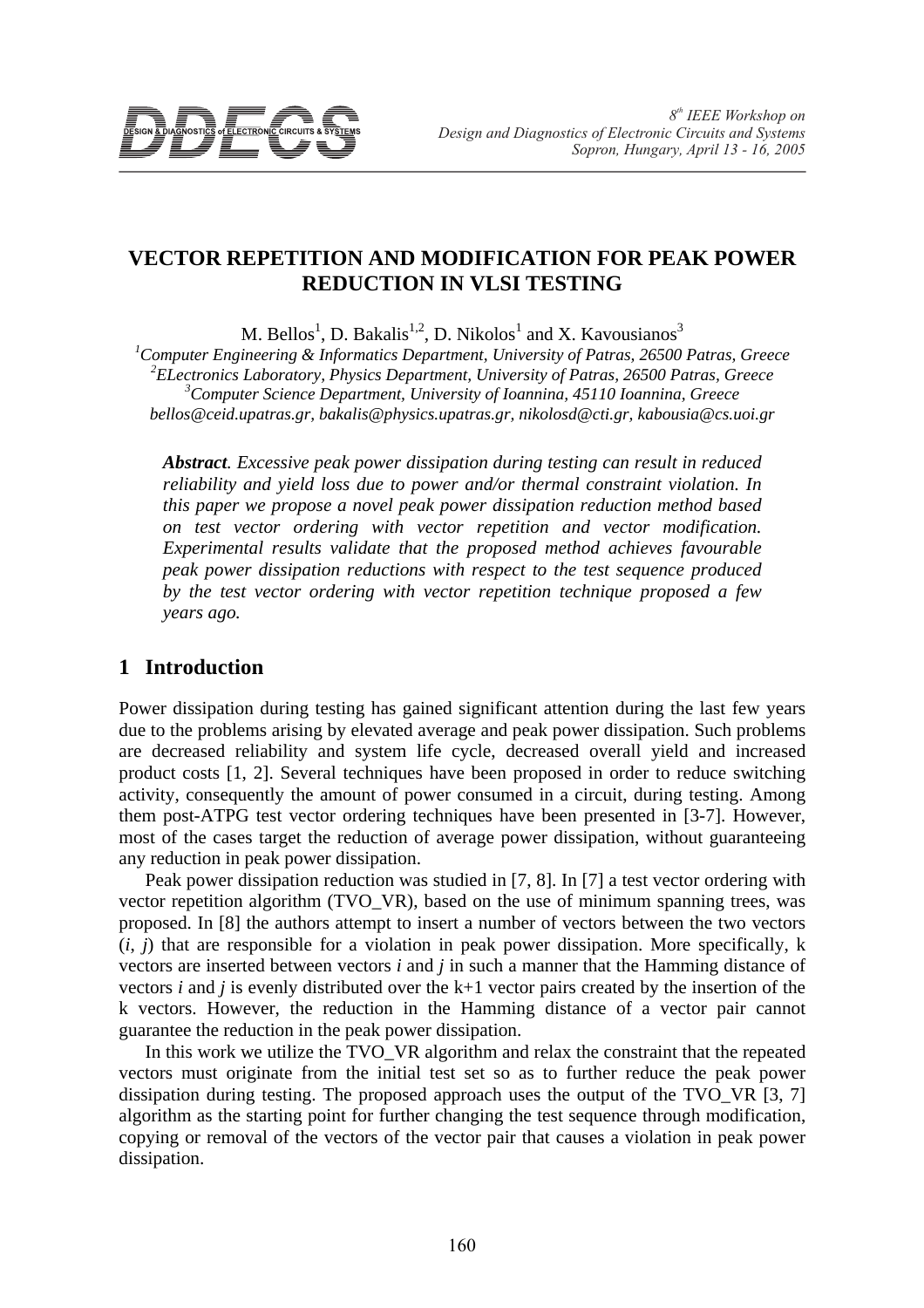## **2 Preliminaries**

The TVO\_VR algorithm [7] receives as input an initial test set, denoted as *TV*, consisting of *n* test vectors and produces a test sequence of at most 2*n* test vectors. The test sequence produced can be split into the set of initial test vectors, denoted as *FA*, and the set of the vectors the TVO\_VR algorithm repeats while trying to reduce the peak power dissipation, denoted as *R*. The vectors of set *R*, henceforth called repeated vectors, do not contribute to the final fault coverage since the vectors of set *FA* contain all the initial vectors of set *TV* and therefore can be modified in order to further reduce the peak power dissipation.

The TVO\_VR algorithm provides the maximum reduction in peak power dissipation under the constraints that the test sequence length is shorter that 2*n* and that its test vectors are taken from the initial test set only. Thus using the output of the TVO\_VR algorithm and modifying the vectors of set *R* we can further reduce the peak power dissipation.

Before we present the proposed peak power dissipation reduction method let us define the terms of instantaneous (IPD) and peak power dissipation (PPD) [1]. The instantaneous power dissipation is equal to the power dissipated by a pair of consecutive test vectors. If we consider all pairs of the test sequence and their respective instantaneous power dissipation values then the pair whose instantaneous power dissipation is the highest among all other pairs is the one responsible for the peak power dissipation observed at the circuit.

### **3 Peak power dissipation reduction**

#### **3.1 The peak power dissipation reduction method**

The aim of the peak power dissipation reduction procedure is to drop peak power dissipation under a user defined threshold (*UDThr*). Our procedure reduces step by step the peak power dissipation until it reaches *UDThr* or until no further reduction is possible.

Before introducing the proposed approach we define the following operators:

- a) *modify* vector (MV), which returns true if the modification of a vector reduces the IPD of the two vector pairs it participates in.
- b) *copy vector* (CV), which returns true when either a copy of a vector is found in the test sequence or a vector is copied successfully elsewhere in the test sequence
- c) *remove vector* (RV), which returns true when the removal of one or both of the vectors of the pair that is responsible for the current peak power dissipation is successful.

A detailed description of the three operators will be given in the following subsections. The proposed algorithm receives as input the test sequence produced by the TVO\_VR algorithm and at each iteration it considers the pair of consecutive vectors that is responsible for the current peak power dissipated in the circuit. It then tries to reduce the current peak power dissipation of the pair by applying one or a combination of the above operators. Let  $(i, j)$  be the vector pair that is responsible for the current peak power dissipation in the circuit. The algorithm distinguishes 4 different cases (see Figure 1).



Figure 1: Peak power reduction algorithm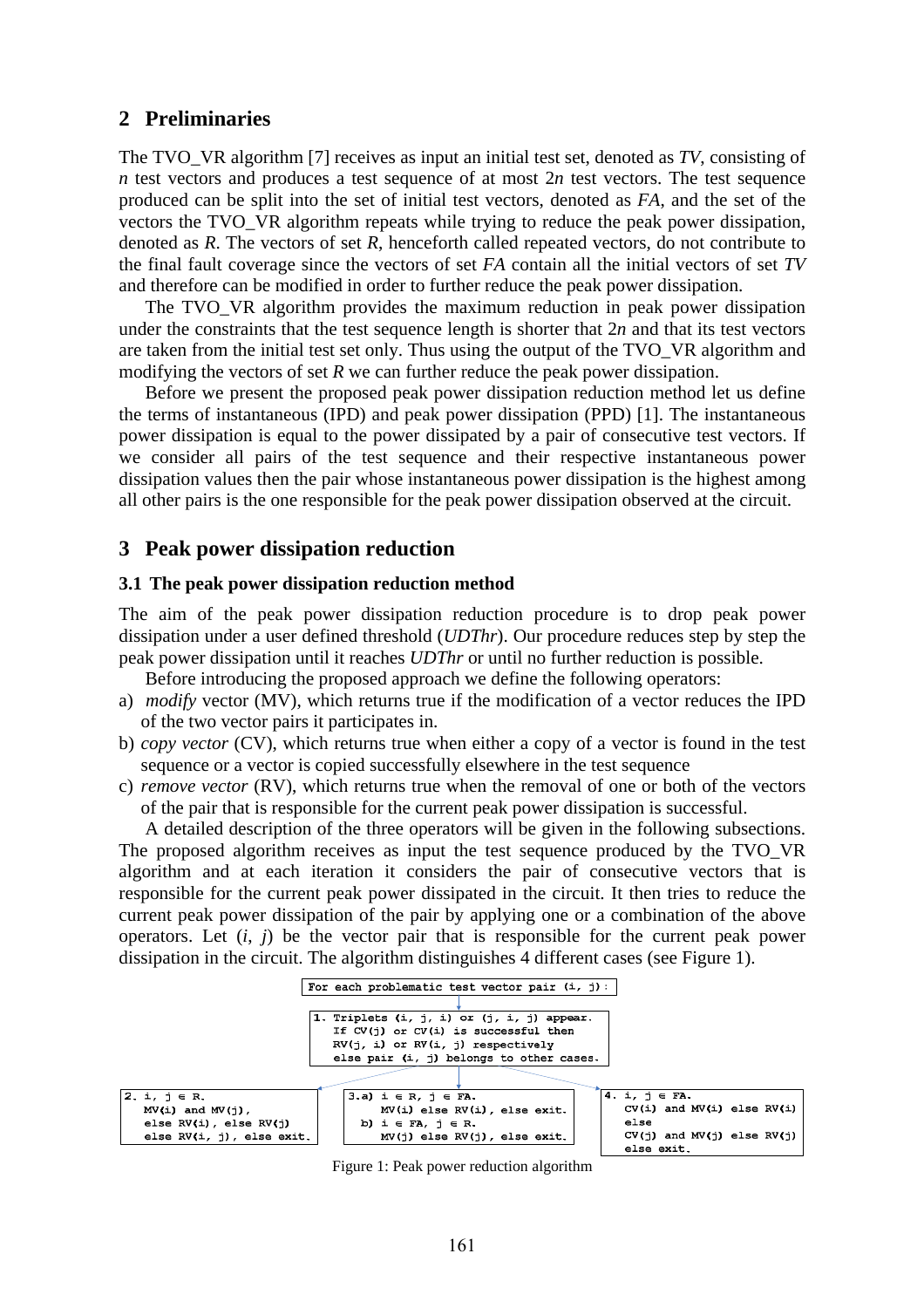The first case considers the situation where one of triplets  $(i, i, j)$  and  $(i, j, i)$  exists. If we assume the zero delay model, the two vector pairs of the triplet exhibit the same IPD in the circuit, which is equal to the current PPD. If we can copy the middle vector elsewhere successfully then the removal of both the two last vectors of the triplet reduces the PPD. If however we fail to find a place to copy the middle vector of the triplet then we consider that pair  $(i, j)$  belongs to one of the rest cases.

The second case considers that both vectors of the pair belong to set *R*. The MV operator is at first used on both vectors *i* and *j* so as to determine which vector will be modified. Assume that vector *h* (*k*) appears before (after) vector *i* (*j*). Both calls of the MV operator will result in modified versions of vectors *i* and *j* and both the resulting triplets (*h*,  $i'$ , *j*) and  $(i, j'$ , *k*). Among the two modified vectors we choose the one that yields the lowest maximum IPD in the triplets above, provided that it is lower than the PPD, caused by pair  $(i, j)$ , that is the one that fulfils the expression below:

min( max( IPD( $h$ ,  $i'$ ), IPD( $i'$ ,  $j$ )), max( IPD( $i$ ,  $j'$ ), IPD( $j'$ ,  $k$ )) < IPD( $i$ ,  $j$ ) If, however, the MV operator fails to lower the current PPD then we can remove one or both vectors of the pair, by applying the RV operator on vectors *i*, *j* or on the vector pair, without affecting the fault coverage, since both vectors are members of set *R*. The algorithm exits in case all the above vector removal actions fail to reduce the PPD.

The third case considers that one, for example *i*, of the two vectors is a member of set *FA*. Obviously, we cannot modify *i* but we can apply the MV operator on vector *j*. If the MV operator fails to lower the current PPD, then we can try to remove vector *j* by the use of the RV operator. A failure in vector removal causes the algorithm to exit.

The final case is the one where both vectors belong to set *FA*. In this case both vectors *i*, *j* are candidates for modification, provided that we can copy them successfully. We apply the CV operator on vector *i* and if it returns true then the MV operator is used on *i* at the initial place. If the MV operator fails then we try to remove vector  $i$  at the initial place. If this action also fails then we apply the same course of action on vector *j*. If this also fails the algorithm exits.

#### **3.2 Vector modification**

The *modify vector* (MV) operator modifies a vector, for example *j*, of pair (*i*, *j*), so as to reduce its IPD. Obviously the modification of the vector takes into account the presence of the neighboring vectors, that is *i* and *k*, and produces a new vector, say *j*′, such that both values of the IPD of pairs  $(i, j')$  and  $(j', k)$  are lower than the IPD of pair  $(i, j)$ .

The modification is based on the criterion of reducing the Hamming distances of vector *j* with respect to the neighboring vectors. Specifically, the operator examines vectors *i* and *k* for similar values in corresponding bit positions and assigns the corresponding bit of vector *j* to the same value, thus minimizing the Hamming distance of vector *j* with its neighboring vectors. The IPD of pairs  $(i, j')$  and  $(j' , k)$  is then estimated by simulation and the maximum among them is stored in variable *Current*. The reduction in the Hamming distances may not lead to reduction in IPD and thus we examine whether there is no need to change all the bits of *j*. We scan vector *j* from left to right until we find a changed bit and we restore it to its original value. If this action lowers the IPD of pairs  $(i, j')$  and  $(j', k)$  below the value of *Current*, then we accept the original bit value, update *Current* and rescan *j* from left to right. Upon reaching the rightmost bit of *j* without performing a bit restoration the operator returns true if the value of *Current* is lower than the IPD of the initial pair (*i*, *j*).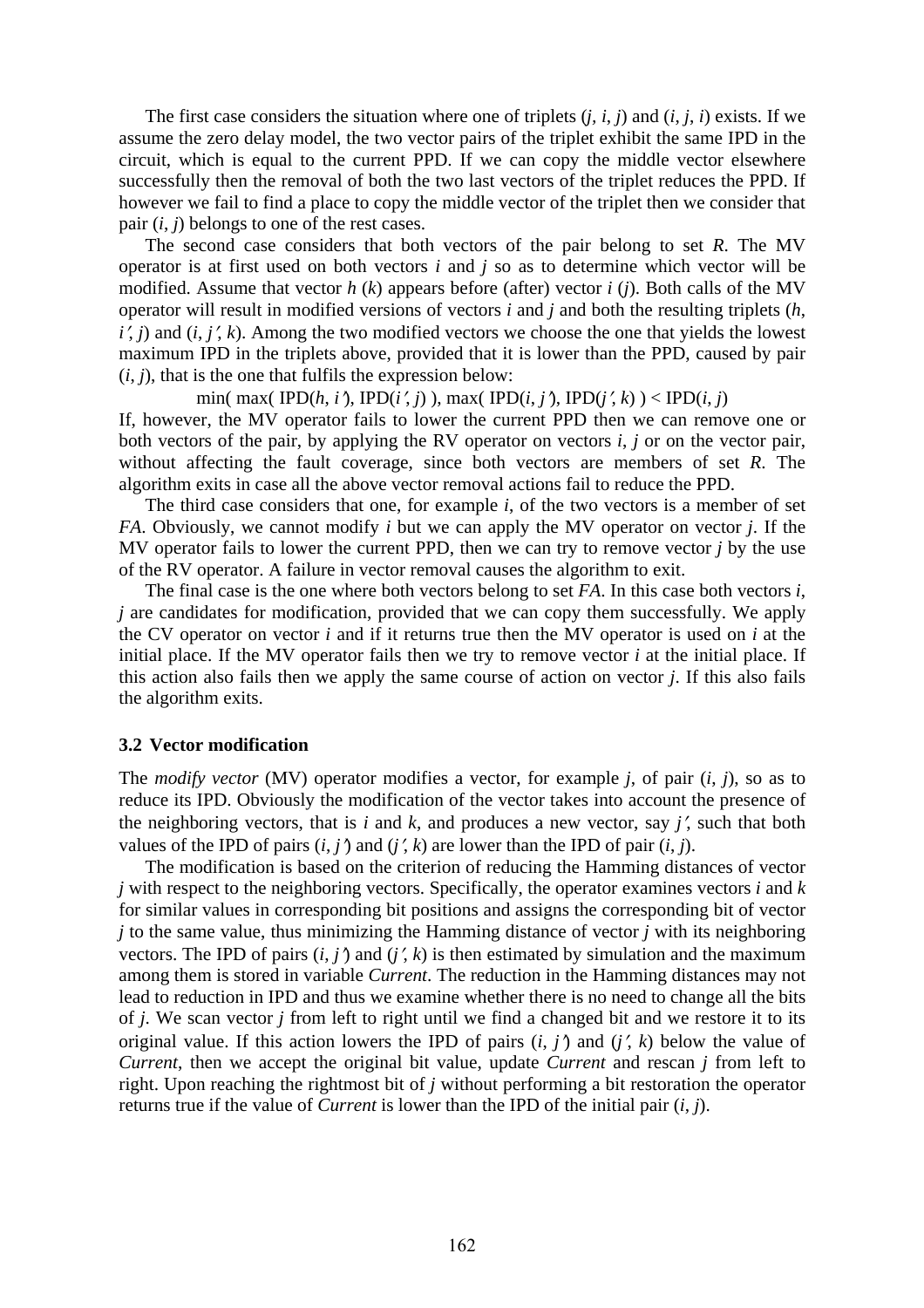#### **3.3 Vector copying**

The *copy vector* (CV) operator always receives as input the vector pair responsible for the current PPD observed at the circuit, which is stored in variable *Target*, and the vector, say *j*, that must be copied. The operator either finds a copy of *j* or copies *j* elsewhere in the sequence so as to obtain a test sequence where the IPD of the vector pairs the copy of vector *j* participates in is lower than or equal to the current PPD observed in the circuit.

At first, the operator takes advantage of the repeated vectors of the test sequence and checks if a copy of vector *j*, say *j*′, already exists. If this is the case, then by construction the IPD of vector pairs  $(x, j')$  and  $(j', y)$ , where  $x, y$  are the neighboring vectors of  $j'$ , is lower than or equal to *Target*, so the operator returns true.

When a copy of *j* does not exist then we try to copy *j* at a place in the sequence without creating test vector pairs whose IPD is higher than the value of *Target*. The place where vector *j* will be copied is determined by simulation. For each two consecutive vectors  $(p, q)$ of the test sequence we simulate the triplet  $(p, j, q)$  and check if it fulfills one of the following two conditions in the order mentioned below:

a) if vectors *p* and *q* belong both to the FA set then the insertion of the chosen vector must not cause IPD higher than the value of *Target* in both pairs formed, that is,

$$
IPD(p, j) < Target \text{ and } IPD(j, q) < Target \tag{1}
$$

b) if one or both vectors *p* and *q* belong to set *R* then we seek to minimize the sum of the IPD of pairs (*p*, *j*) and (*j*, *q*). Moreover if *p* or *q* is a member of set *FA* then the IPD of the pair formed by this vector and *j* must not be higher than variable *Target*.

$$
\min(\text{IPD}(p, j) + \text{IPD}(j, q))
$$
 (2)

if *p* ∈ *FA* or *q* ∈ *FA* then IPD(*p*, *j*) < *Target* or IPD(*j*, *q*) < *Target* (3)

The condition in (a) is stringent since in general there may not be any pairs that abide by (1). Condition (2) may not assure that the IPD of pairs  $(p, j)$  and  $(i, q)$  is lower than the value of *Target*. However, since one or both vectors belong to set *R* we have the potential to reduce the IPD of the above pairs by the use of the MV operator. Once we have found a place to insert the copy of vector *j* we use, if possible, the MV operator on one or both of the vectors that surround the copy of *j*. The operator returns true if the IPD of each of the vector pairs affected by the presence of the copy of *j* is lower than or equal to *Target*.

#### **3.4 Vector removal**

The RV operator tries to remove a vector or a pair of vectors. It receives as input the vector *j* or pair of vectors (*i, j*) that need to be removed together with a target for IPD that must not be exceeded. For the first case the target is equal to the largest IPD of the pairs vector *j* participates in, while for the second it is equal to the IPD of pair  $(i, j)$ . The removal of a vector yields a new test vector pair whose IPD must be lower than the target.

The operator upon removal of a vector or a pair of vectors examines if the IPD of the resulting pair is lower that the given target. If *h* and *k* are the neighboring vectors of pair (*i, j*) then the IPD of pair (*i, k*) for the case of single vector removal or the IPD of pair (*h, k*) for the case of vector pair removal must be lower than the given target. For the case of single vector removal if the IPD of pair (*i, k*) is higher than the target then we can try to reduce the IPD by using the MV operator on any of the vectors *i* or *k*, provided that at least one of them belongs to set *R*. The operator returns true if any of the above actions yields a test vector with IPD lower than the given target.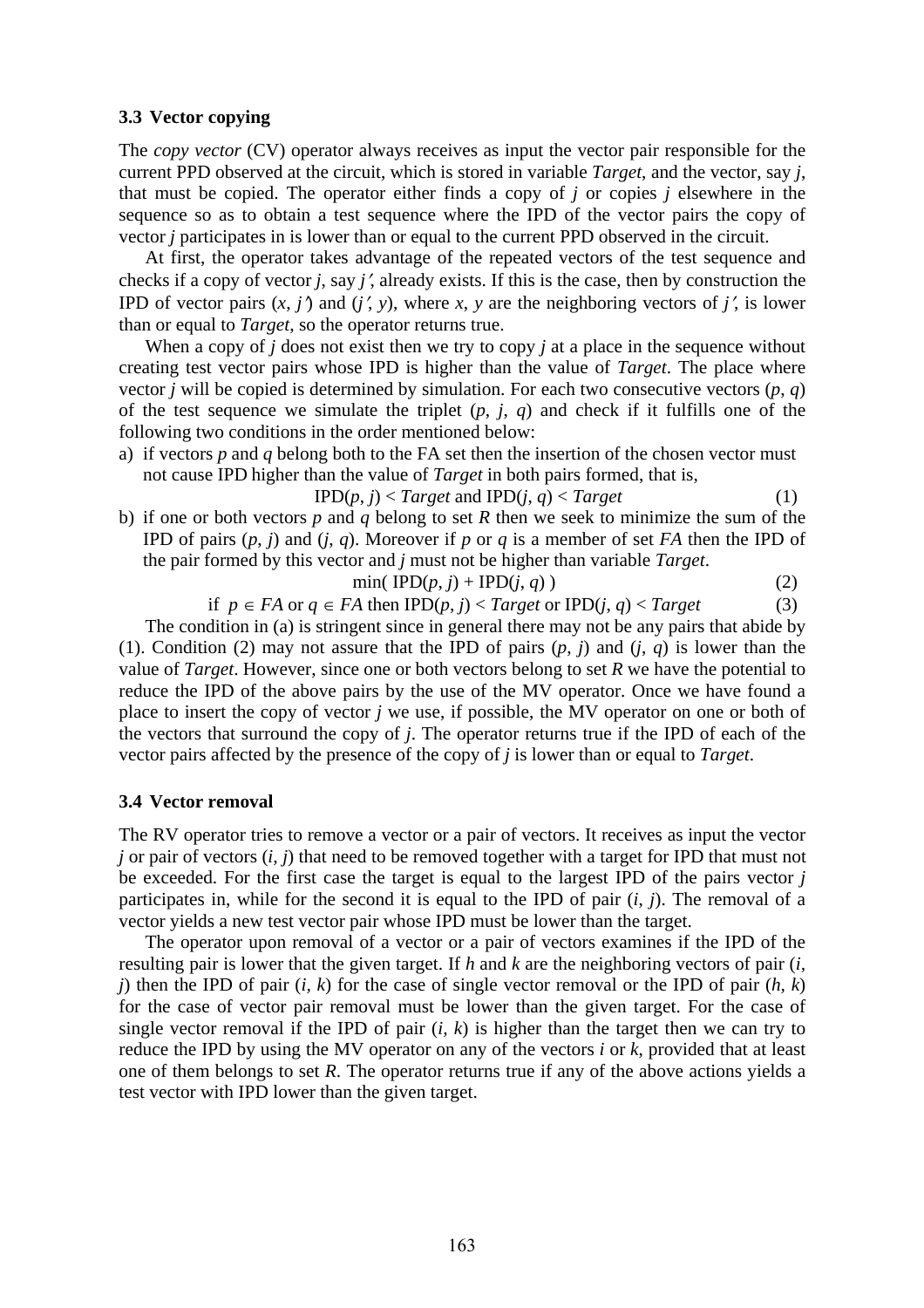### **4 Comparison**

In our experiments we used test sets, generated by the Synopsys ATPG tools, targeting all single stuck at faults of the ISCAS'85 benchmark circuits. These test sets were used as input to the TVO VR algorithm [7] in order to produce the test sequences that will be further modified by the peak power reduction (PPR) algorithm.

The TVO\_VR algorithm uses a graph, denoted as *TG*, where each edge is assigned a weight using one of the following metrics: a) the number of transitions activated in the CUT after the application of a test vector pair [3, 6, 7] (TRANS), b) the Hamming distances of the test vectors [4] (HAM), and c) the sum of *induced activity function* values for all primary inputs changing from 1 to 0 and vice versa after the application of a test vector pair [5] (IAF). The TVO\_VR algorithm produces a minimum spanning tree (MST) of graph *TG* and utilizes the inorder traversal of the MST to produce the test sequence. In our experiments, we consider that set *FA*, consists of the vectors that appear in the produced test sequence in the same order as they appear in the inorder traversal of the MST, and set *R* consists of the remaining vectors.

The TVO\_VR algorithm also uses a parameter *peak*, which in [7] is set equal to the largest edge weight of the MST, denoted as *max*. We have to note that when this parameter is set equal to a value lower than max then the peak power dissipation of the test sequence produced remains equal to *max*. In our case we set parameter *peak* equal to the user defined threshold *UDThr*. Since *UDThr* is in general lower than *max*, the peak power dissipation of the test sequence produced by the TVO\_VR remains equal to *max*, but we achieve the following advantages: a) the average power dissipation of the test sequence is lower [3], b) there is an increase in the number of repeated vectors which provides a lot of alternatives for the operators of the PPR algorithm and c) the PPR algorithm must handle less vector pairs whose IPD is higher than *UDThr*. In our experiments, we do not have specific values for *UDThr*, so we set it equal to the average weight of the MST edges as proposed in [3].

In Table 1 we compare the PPD achieved by the use of the PPR algorithm against the PPD achieved by the use of the TVO\_VR algorithm proposed in [7]. The PPD is estimated by the maximum number of transitions activated in the circuit by a vector pair of the test sequence assuming the zero-delay model, which according to [9] is reasonable for comparisons. As it can be seen from Table 1, the proposed technique can achieve significant savings in peak power dissipation, which can reach up to 43.9% for the case of circuit c499. Even though using the HAM and IAF metrics achieves significant savings we can observe that the actual peak power dissipation values achieved by the use of the TRANS metric are lower than the respective values concerning the other two metrics.

The average power dissipation is also lowered since the PPR algorithm reduces the instantaneous power dissipation of at least one vector pair during each iteration. The extent of average power dissipation reduction is determined by the number of vectors the algorithm modifies and copies.

|                | <b>HAM</b> |           | IAF        |           | <b>TRANS</b> |           |
|----------------|------------|-----------|------------|-----------|--------------|-----------|
| <b>Circuit</b> | <b>PPD</b> | Reduction | <b>PPD</b> | Reduction | <b>PPD</b>   | Reduction |
| c432           | 113        | 18.1%     | 127        | 14.2%     | 91           | 8.1%      |
| c499           | 129        | 11.6%     | 92         | 43.9%     | 78           | $0.0\%$   |
| c880           | 280        | 23.3%     | 271        | 21.4%     | 198          | 25.6%     |
| c1355          | 262        | 18.1%     | 271        | 17.1%     | 259          | $0.0\%$   |
| c1908          | 511        | 27.9%     | 511        | 20.3%     | 461          | 10.8%     |
| c2670          | 615        | 30.0%     | 604        | 26.3%     | 553          | 11.7%     |
| c3540          | 885        | 24.2%     | 902        | 9.2%      | 746          | 4.0%      |
| c5315          | 1596       | 24.4%     | 1629       | 17.5%     | 1579         | 4.5%      |
| c6288          | 1861       | 11.0%     | 1861       | 10.0%     | 1767         | 5.4%      |
| c7552          | 2489       | 19.3%     | 2019       | 20.6%     | 1928         | 10.0%     |

Table 1: Peak power dissipation reduction achieved